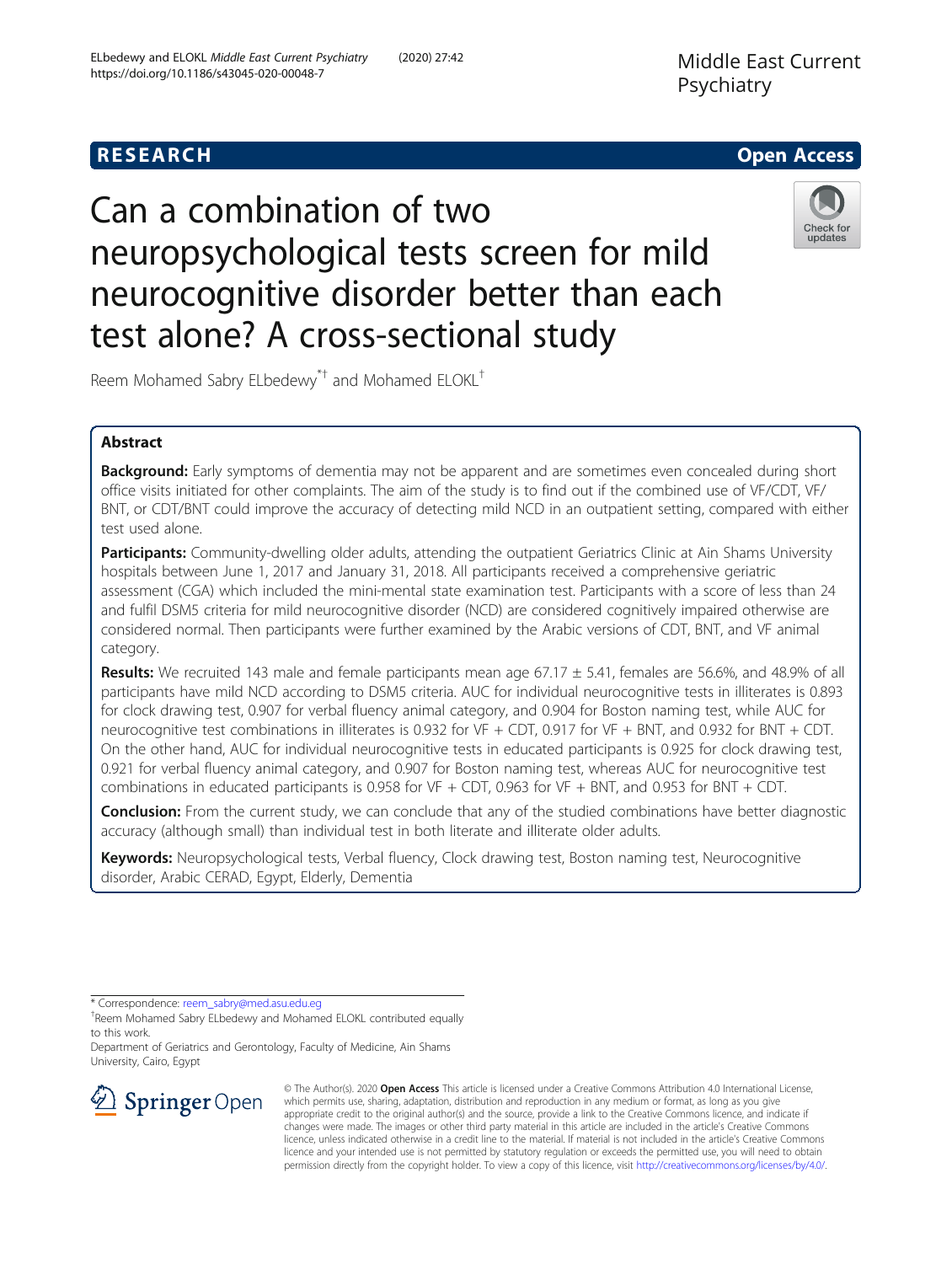# Background

The early symptoms of dementia may not be apparent and are sometimes even concealed during short office visits initiated for other complaints. As a consequence, a substantial proportion of participants with dementia remain undiagnosed until later stages [\[1\]](#page-7-0). There are different ways for assessment of cognitive function either through single neuropsychological tests or by more detailed comprehensive neuropsychological packages. Assessment of cognitive function as part of the comprehensive geriatric assessment can take a long time in an outpatient clinic setting. Tests like mini-mental state examination (MMSE) and similar tests can take up to 10 min, while brief tests like Mini-Cog takes about 4 min.

One of the comprehensive neuropsychological packages for assessment of cognitive function is The Consortium to Establish a Registry for Alzheimer's disease (CERAD) which has been translated into Arabic and adapted and validated for the Egyptian language and culture [[2\]](#page-7-0). Indeed, CERAD includes a group of simple and quick to administer tests like the animal category test of semantic verbal fluency (VF) [[3\]](#page-7-0), the fifteen-item short version of the Boston naming test (BNT) [[4\]](#page-7-0), and the clock drawing test (CDT) [\[5](#page-7-0)] which can be used alone or in different combinations for detecting of cognitive impairment in an outpatient setting

Diehl and colleagues compared CERAD data between patients with frontotemporal dementia, semantic dementia, and Alzheimer's disease. They found that in the differentiation between frontotemporal dementia and Alzheimer's disease, the combination of animal fluency and Boston naming test correctly classified 90.5% of patients. While in segregating semantic dementia and Alzheimer's disease, the combination of Boston naming test and mini-mental state examination resulted in correct classification of 96.3%. They concluded that their findings demonstrate that the mini-mental state examination and the language subtests of the CERAD are valuable clinical instruments for the differential diagnosis between early frontotemporal dementia, semantic dementia, and Alzheimer's disease [[6](#page-7-0)].

Knafelc et al. investigated the use of cognitive test and informed report questionnaire to find out whether their combined use could improve the accuracy of detecting dementia in a memory clinic, compared with either test used alone. They used the mini-mental state examination and the short form of the Informant Questionnaire on Cognitive Decline in the Elderly was used. A method of combining the test scores in 323 patients assessed at a memory clinic. They concluded that the combination of cognitive testing and an informant report according to a weighted sum rule did not result in any advantage over the use of the mini-mental state examination alone [\[7](#page-7-0)].

The importance of verbal fluency tasks as a cornerstone in cognitive assessment is now well acknowledged, as they provide fast, reliable tools for assessment of both verbal and executive function abilities. This was studied by Farghaly et al. They investigated the effect of age and education on verbal fluency and developed a verbal fluency task that is culture-oriented and non-educationbased to overcome the problem of illiteracy in Egypt. They studied two groups of participants, a normal cognition control group ( $n = 79$ ) and a clinically demented group ( $n = 32$ ), and found that animal, vegetable, and name fluency tasks (unlike phonemic fluency and fruit) were not related to age and education, and they had better criterion validity (area under the receiver operating characteristic curve  $[AUC] = 0.96, 0.91,$  and 0.92, respectively) than did letters and fruits ( $AUC = 0.74$  and 0.86, respectively). They suggested cutoff points of 11 for the animal fluency task (sensitivity  $= 94\%$ , specificity  $= 93\%$ ), 11 for vegetables (sensitivity  $= 84\%$ , specificity  $=$ 88%), and 18 for names (sensitivity =  $91\%$ , specificity = 82%). They concluded that animals, vegetables, and names are reliable and appropriate categories to be used for culture-oriented and non-education-based verbal fluency tests [[8\]](#page-7-0).

There are different ways for assessment of cognitive function either through single neuropsychological tests or by more detailed comprehensive neuropsychological packages. Assessment of cognitive function as part of the comprehensive geriatric assessment can take a long time in an outpatient clinic setting. Therefore, there is an obvious need for valid and less time-consuming cognitive screening tests for accurate and rapid detection of cognitive disorders in older adults. We hypothesized that the combination of these instruments may yield higher accuracy in the identification of cognitively impaired participants than each test alone.

#### Aim

To find out if the combined use of VF/CDT, VF/BNT, or CDT/BNT could improve the accuracy of detecting mild NCD in an outpatient setting, compared with either test used alone

## Methods

# Study type: a cross-sectional study **Participants**

We recruited community-dwelling participants over a period of 8 months starting June 1, 2017 till January 31, 2018, and were continuously enrolled for cognitive evaluation. The sample size was calculated at a confidence level of 95% and P value of 0.05. We assumed a response and eligibility rates for all participants at 85% and study power at 0.8. The calculated sample size was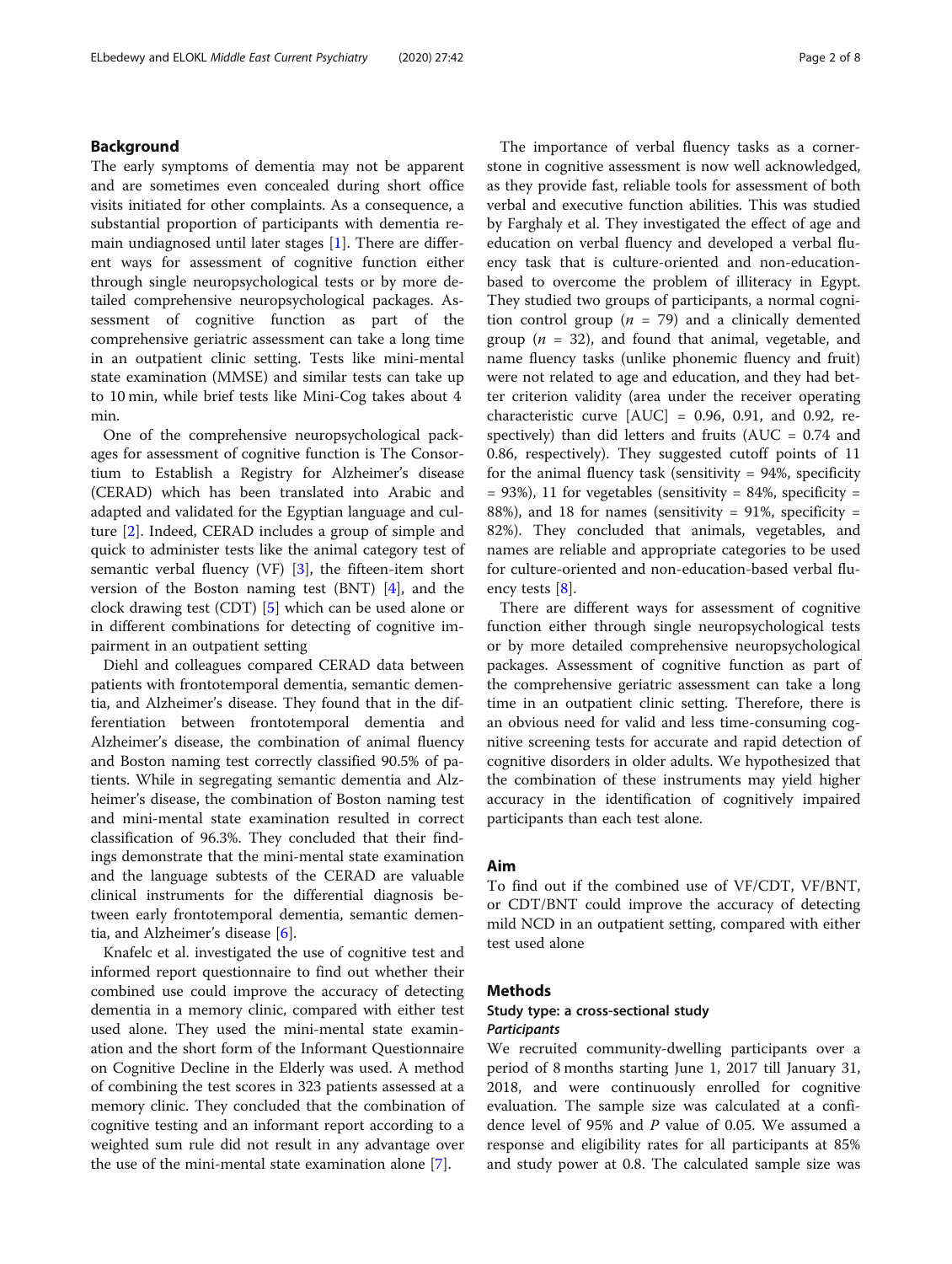142. We sat clear inclusion and exclusion criteria as follows. Inclusion criteria

- 1) Age 60 years and above (older adult in this study is operationally defined as 60 and above).
- 2) Attending the outpatient clinic of Geriatric and Gerontology Department at Ain Shams University hospitals during the period June 1, 2017 to January 31, 2018
- 3) Able to stay for further assessment
- 4) Consent to participate in the assessment
- 5) Both males and females are included.
- 6) Both literate and illiterate participants are included. (Participants who are unable to read and write and received less than 6 years of formal education were operationally considered illiterate.)

# Exclusion criteria

- 1. Refused to take part or to continue the full assessment
- 2. Patients with major neurocognitive disorder or delirium
- 3. History of another mental disorder or on treatment with psychotropic medications

Patients and next of kin were provided with detailed information regarding the study and the type of assessment. All patients were given equal opportunity to take part or decline participation and all were examined and treated in an equal way. Attendees who fulfilled eligibility criteria were invited to participate, excluding those who declined to take part and withdraw at any stage. Out of 225 patients screened over the study period, we successfully recruited 143 participants who represented the study population.

# Methods

#### Assessment of the cognitive function

Cognitive function assessment was done through comprehensive geriatric assessment which included the Arabic version of the MMSE, the DSM-V criteria for neurocognitive disorders, and CDR scale. Accordingly, the 143 patients were divided into group 1 (70 participants) fulfilled the DSM-V criteria for mild neurocognitive disorder and group 2 (73 participants) were without the cognitive disorder.

For the purpose of the study, participants were further assessed by the Arabic versions of CDT, BNT, and VF animal category as part of the Arabic version of the CERAD neuropsychological battery.

1- Verbal fluency: is a neuropsychological test in which participants are asked to produce as many names for animals as possible in 60 s. This category can be semantic, including objects such as animals or fruits, or phonemic, including words beginning with a specified letter, such as p, for example [[9\]](#page-7-0). Verbal fluency tests are used as a measure of executive functions, language, and to evaluate semantic memory. The category fluency test seems to be more sensitive than the phonological test, even during the initial course of Alzheimer's disease, discriminating between early Alzheimer's disease and normal controls. Verbal fluency tests have been validated as brief cognitive assessments for the detection of cognitive impairment and dementia in non-specialist clinical settings [[10,](#page-7-0) [11\]](#page-7-0).

2- Boston naming test: is a widely used neuropsychological assessment tool to measure confrontational word retrieval in individuals with aphasia or other language disturbance caused by stroke, Alzheimer's disease, or other dementing disorder [[12\]](#page-7-0). Patients with anomia often have greater difficulties with the naming of not only difficult and low-frequency objects but also easyand high-frequency objects [[13\]](#page-7-0).

The BNT stimuli are line drawings of objects with increasing naming difficulty, ranging from simple, highfrequency vocabulary to rare words. Administration requires a spontaneous response within a 20-s period; if such a response is not made, two kinds of prompting cues (one phonemic, one semantic) may be given. Scoring counts the number of spontaneously produced correct responses.

3- Clock drawing test: it is a very quick way to screen a person for possible dementia. It often requires only a minute or two for completion. It does not require much training to administer. It is easier to complete than the MMSE for people with short attention spans. It is freely available and of low cost (costs only pen and paper).

The total score of CDT is 4 and that of BN is 15, while that of VF is 10 animal names at least in 1 min.

# Statistical method

The collected data were revised, coded, tabulated, and entered into a PC using the Statistical Package for the Social Sciences (IBM SPSS 10). Descriptive analysis and frequencies generated means and standard deviations for continuous variables and cross tabs for categorical variables. Missing data are deleted list-wise.

For the purpose of the study, we compared those with normal cognitive function with those with mild neurocognitive disorders and participants who are illiterate compared with those with formal education. To study differences between both groups, we conducted chisquare test for gender differences and  $t$  test for age, MMSE, CDT, VF, and BNT as continuous variables. For further analysis, we conducted ANOVA with 3 layers included mild neurocognitive disorder versus normal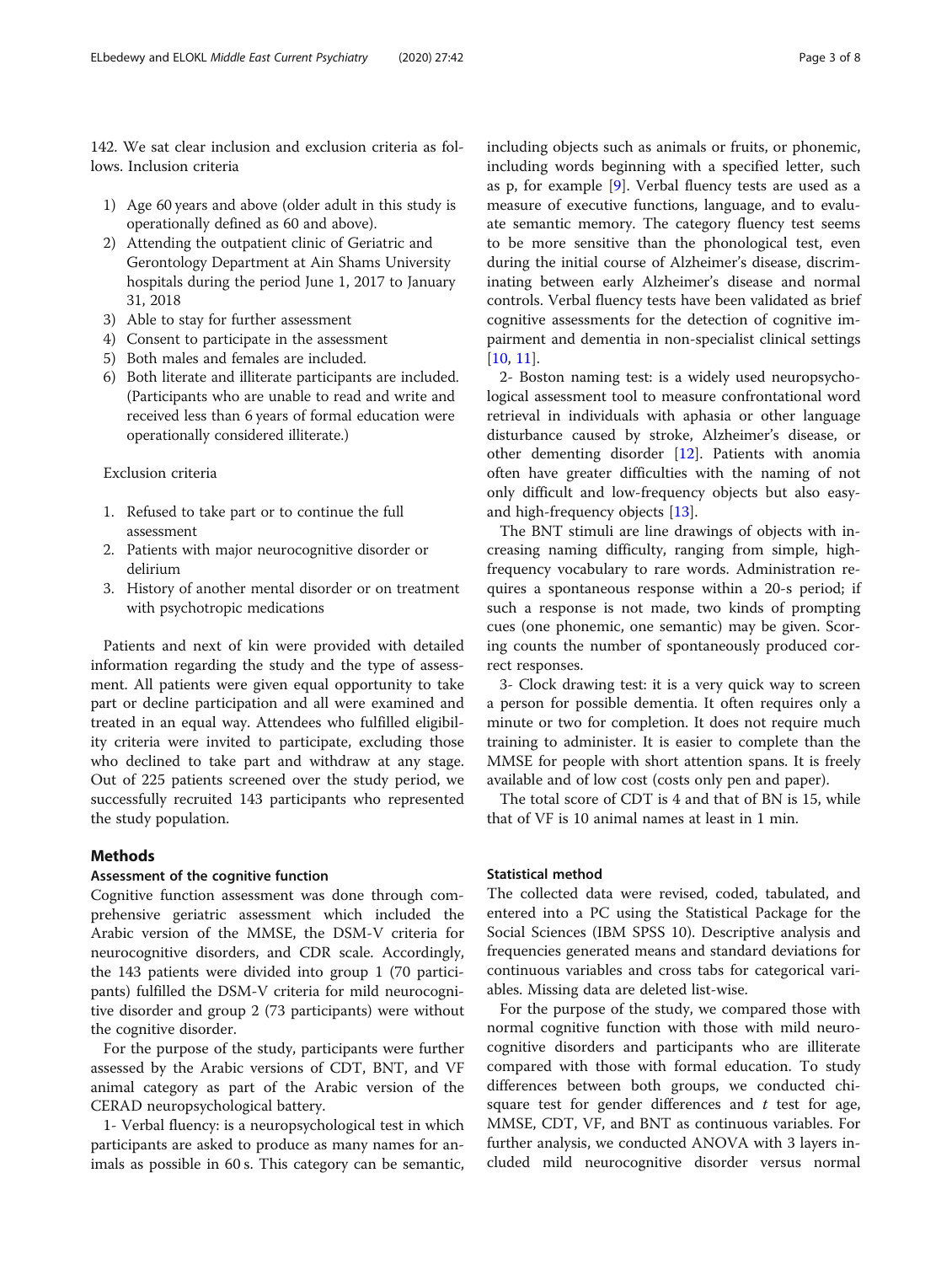cognitive function, gender (males versus females), and education level (literate versus illiterate)

To find out if different combinations of tests would have a better prediction for cognitive disorder compared to a single test, we ran the binary regression analysis (WALD) test for the mild neurocognitive disorder as the dependent variable and different combinations of VF/ CD/BN as covariates. This has yielded 3 different probabilities.

- 1. Probability 1, verbal fluency and Boston naming
- 2. Probability 2, verbal fluency and clock drawing
- 3. Probability 3, clock drawing and Boston naming

The 3 outcomes from the binary regression were used to generate ROC, sensitivity, and specificity for VF/BN, VF/CD, and CD/BN combinations. This was done to all study population and then according to education level.

#### Results

The total number of participants recruited is 143, 49% have a mild neurocognitive disorder  $(n = 70)$  and 51% had no neurocognitive disorder and were labeled as normal controls ( $n = 73$ ). Females represented 56.6% of all participants ( $n = 81$ ) and males were 43.4% ( $n = 62$ ). Of the male participants, 41.9% ( $n = 26$ ) have mild NCD, while 54.3% of females have mild NCD ( $n = 44$ ). Out of the 143 participants, 50.3% were illiterate  $(n = 72)$  and the rest have received formal education and were able to read and write.

The age range of participants was 60 to 85 years with a mean age of  $67.17 \pm 5.41$  for all participants. For participants with mild NCD, the mean age was  $67.73 \pm 5.25$ , while that for people without NCD was  $66.62 \pm 5.55$  and the difference is statistically significant ( $P < 0.05$ ).

The group with mild NCD have a statistically significantly lower mean  $(\pm$  SD) for MMSE, CDT, VF, and BNT compared to the group without NCD. The mean and SD for those tests are as follows: MMSE  $17.5 \pm 3.4$ , CDT 1.03 ± 1.02, VF 8.5 ± 2.4, and BNT 9.6 ± 2.4 compared to 26.24 ± 2.07, 3.07 ± 0.93, 12.8 ± 1.78, and  $13.3 \pm 1.7$  in people without NCD respectively. This is presented in Table 1 together with demographic data where chi-square test was used for gender differences between the 2 groups with Pearson's chi square of 2.15, and t test was used for the other continuous variables including age, MMSE, CDT, VF, and BNT.

The performance in the neurocognitive tests according to education level is presented in Table [2.](#page-4-0) We conducted ANOVA with 3 layers including mild neurocognitive disorder versus normal cognitive function, gender (males versus females), and education level (literate versus illiterate). As shown in Table [2,](#page-4-0) comparing illiterates to those with formal education, the  $P$  value is above 0.05 for age, MMSE, VF, and CDT, indicating no statistically significant difference between the groups and is less than 0.05 for Boston naming only.

Table [3](#page-4-0) shows the binary logistic regression analysis for different probabilities of combined tests for all participants. The table also presents the AUC for different combinations in all study population. Table [4](#page-5-0) shows the validity of different combination of neuropsychological test and the positive and negative likelihood of different combination in detecting mild NCD in all participants, while Table [5](#page-5-0) shows the sensitivity and specificity according to education level in both single tests and different combinations. Finally, Table [6](#page-5-0) shows AUC for single and combined tests in illiterate and literate participants.

Table [5](#page-5-0) shows the sensitivity of individual neurocognitive tests in the illiterate group which is 0.971, 0.941, and 0.853 for CDT, VF, and BNT respectively, while specificity for those tests in illiterates is 0.316, 0.579, and 0.211 for CDT, VF, and BNT respectively. The sensitivity of neurocognitive test combinations in illiterate group is 0.971, 0.941, and 0.971 for VF + CDT, VF + BNT, and BNT + CDT respectively, and the specificity of those combinations in illiterates is 0.632, 0.605, 0.421 for  $VF +$ CDT, VF + BNT, and BNT + CDT respectively.

On the other side, the sensitivity of individual neurocognitive tests in the educated group is 0.944, 0.972, and

Mild NCD, 49% ( $n = 70$ ) Normal CF, 51% ( $n = 73$ ) **P** value

Table 1 Demographic and cognitive variables of all participants

BNT 9.64  $\pm$  2.47 **1**3.37  $\pm$  1.62 **0.001** MMSE mini-mental state examination test, CDT clock drawing test, VF verbal fluency, BNT Boston naming test, NCD neurocognitive disorder, CF cognitive function \*Chi-square test and Pearson's chi-square = 2.15

\*Male (62) **1.4.9% (n = 26)** 41.9% (n = 26) 58.1% (n = 36) **0.05** \*Female (81) 60.04 54.3% (n = 44) 6.04 54.3% (n = 44) 6.04 Age 67.73 ± 5.25 67.73 ± 5.25 66.62 ± 5.55 6.04 66.62 + 5.55 6.04 MMSE **17.51**  $\pm$  3.42 **26.25**  $\pm$  2.07 **0.001 0.001** CDT 1.03  $\pm$  1.02 3.07  $\pm$  0.93 0.001  $V$ F 2.41  $8.56 \pm 2.41$   $12.88 \pm 1.78$   $0.001$ 

P value more than 0.05 is not significant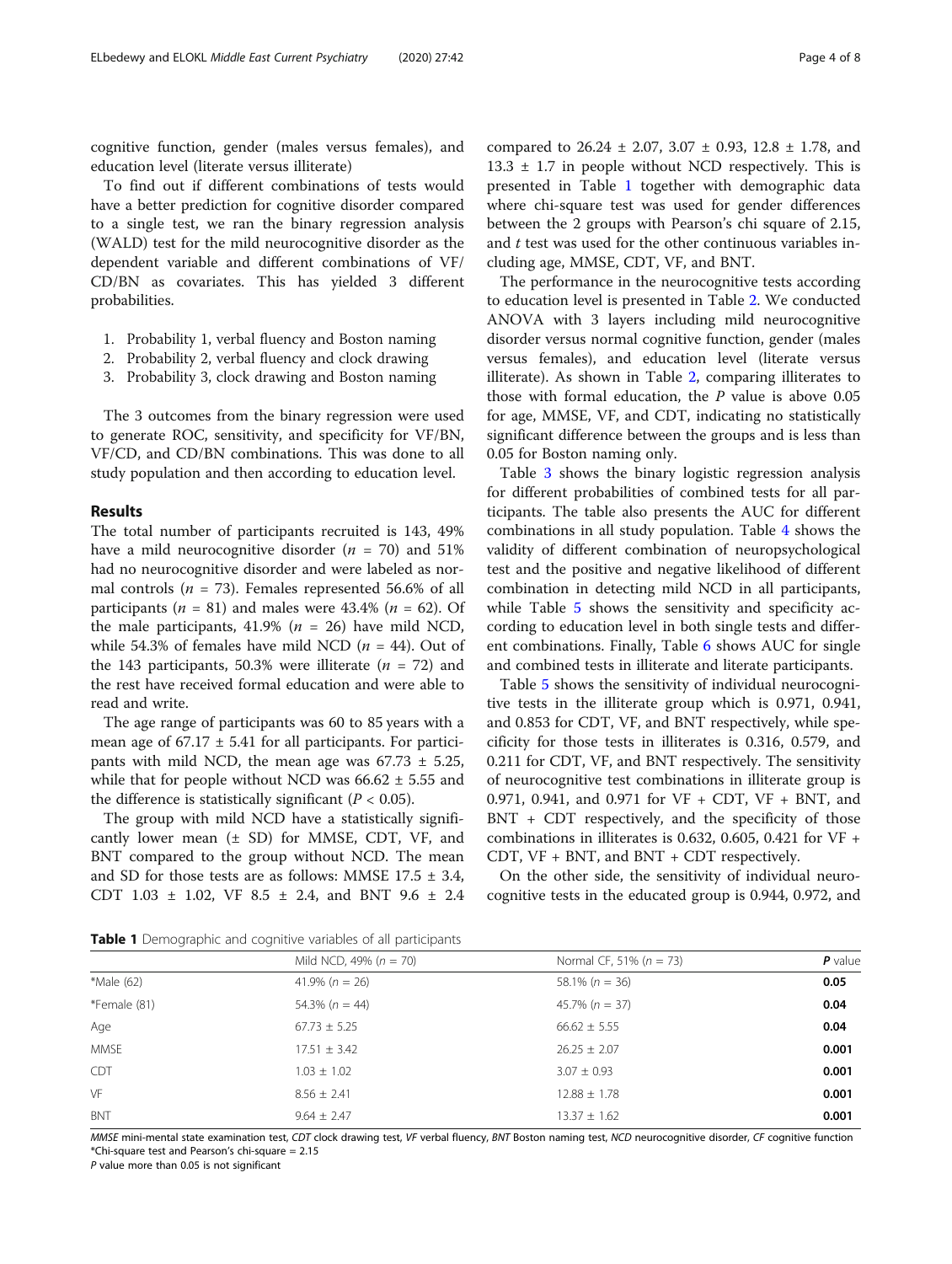<span id="page-4-0"></span>

| <b>Table 2</b> Performance in neurocognitive tools according to education level |  |  |
|---------------------------------------------------------------------------------|--|--|
|                                                                                 |  |  |

|      | Illiterate, 50.3% ( $n = 72$ )  |                                            | Any formal education, 49.7% ( $n = 71$ ) |                                          |                                 |                                            |                                 |                                            | $* f$ | $* p$<br>value  |
|------|---------------------------------|--------------------------------------------|------------------------------------------|------------------------------------------|---------------------------------|--------------------------------------------|---------------------------------|--------------------------------------------|-------|-----------------|
|      | Male, 36% ( $n = 26$ )          |                                            | Female, 64% ( $n = 46$ )                 |                                          | Male, 51% ( $n = 36$ )          |                                            | Female, 49% ( $n = 35$ )        |                                            |       |                 |
|      | Mild NCD,<br>39% ( $n =$<br>10) | No coq.<br>impairment,<br>61% ( $n = 16$ ) | Mild NCD,<br>52% ( $n =$<br>24)          | No cog.<br>impairment,<br>48% $(n = 22)$ | Mild NCD,<br>44% ( $n =$<br>16) | No cog.<br>impairment,<br>56% ( $n = 20$ ) | Mild NCD,<br>57% ( $n =$<br>20) | No cog.<br>impairment,<br>43% ( $n = 15$ ) |       |                 |
| Age  | $66.3 \pm 3.92$                 | $67.38 \pm 6.0$                            | $70.42 \pm$<br>6.01                      | $66.14 \pm 4.61$                         | $67.62 \pm$<br>5.38             | $67.15 \pm 5.37$                           | $65.30 \pm$<br>3.06             | $65.80 \pm 6.75$                           | 1.05  | $\geq$<br>0.05  |
| MMSE | $17.7 + 2.87$                   | $26.12 + 2.09$                             | $16.04 \pm$<br>3.63                      | $25.09 \pm 1.11$                         | $18.0 + 4.07$                   | $27.45 \pm 2.06$                           | $18.8 \pm 2.19$                 | $26.47 \pm 2.36$                           | 1.3   | $\geq$<br>0.05  |
| CD.  | $0.9 \pm 0.88$                  | $3 + 1.03$                                 | $1.04 \pm 0.81$                          | $2.09 + 1.01$                            | $0.81 \pm 1.22$                 | $3.45 + 0.81$                              | $1.25 + 1.16$                   | $3.33 + 0.72$                              | 1.7   | $\geq$<br>0.05  |
| VF.  | $8.06 \pm 2.71$                 | $12.6 \pm 1.63$                            | $8.29 \pm 2.79$                          | $13.09 \pm 1.66$                         | $8.13 \pm 1.67$                 | $12.65 \pm 2.25$                           | $9.50 \pm 2.16$                 | $13.13 \pm 1.46$                           | 1.06  | $\geq$<br>0.05  |
|      | <b>BN</b> $9.20 \pm 2.25$       | $12.7 \pm 2.29$                            | $8.79 + 2.84$                            | $13.23 + 1.34$                           | $10.12 \pm$<br>1.63             | $13.65 \pm 1.42$                           | $10.50 \pm$<br>2.44             | $13.87 + 1.25$                             | 3.9   | $\,<\,$<br>0.05 |

MMSE mini-mental state examination test, CDT clock drawing test, VF verbal fluency, BNT Boston naming test, NCD neurocognitive disorder, CF cognitive function \*ANOVA f value

\*\*P value more than 0.05 is not significant

0.917 for CDT, VF, and BNT respectively, while specificity for those tests in the educated group is 0.457, 0.343, and 0.457 for CDT, VF, and BNT respectively. The sensitivity of neurocognitive test combinations in educated group is 0.972, 0.972, and 0.972 for VF + CDT, VF + BNT, and BNT + CDT respectively, while specificity for those combinations in educated group is 0.543, 0.629, and 0.543 for  $VF + CDT$ ,  $VF + BNT$ , and  $BNT + CDT$ respectively.

Accordingly, in the educated group, the sensitivity of BNT + CDT is better than BNT or CDT individually but equal to the sensitivity of VF alone. Specificity, in the educated group, for  $VF + CDT$  is better than the specificity of VF or CDT individually and specificity for VF + BNT is better than VF or BNT individually. The specificity of BNT + CDT is better than the specificity of BNT or CDT individually. Obviously, there is a better specificity with combination VF + BNT in the educated group.

The AUC for individual neurocognitive tests in illiterates is 0.893, 0.907, and 0.904 for CDT, VF animal category, and BNT respectively, while that for neurocognitive test combinations in illiterates is 0.932, 0.917, and 0.932 for VF + CDT, VF + BNT, and BNT + CDT respectively as shown in Fig. [1](#page-6-0).

Table 3 Binary logistic regression analysis for different probabilities of combined tests

|              |          | S.E.  | Wald   | Sig.  | AUC.  |
|--------------|----------|-------|--------|-------|-------|
| VF/BN        | $-0.556$ | 0.215 | 6.698  | 0.010 | 0.940 |
| <b>CD/VF</b> | $-1.957$ | 0.585 | 11 192 | 0.001 | 0.970 |
| CD/BN        | $-2.629$ | 0.712 | 13.648 | 0.000 | 0.960 |

Wald  $(t^2)$  chi square distributed with df = 1

On the other hand, the AUC for individual neurocognitive tests in educated subjects is as follows: 0.925, 0.921, and 0.907 for CDT, VF animal category, and BNT respectively, whereas that for neurocognitive test combinations in educated subjects is 0.958, 0.963, and 0.953 for  $VF + CDT$ ,  $VF + BNT$ , and  $BNT + CDT$  respectively as shown in Fig. [2.](#page-6-0)

Collectively, for illiterates, the best AUC, sensitivity, and specificity are that of the combination of  $VF + CDT$ , while for educated is that of the combination of VF + BNT.

Figures [1](#page-6-0) and [2](#page-6-0) show ROC curve and specificity and sensitivity for different neurocognitive test combinations in illiterate and educated participants respectively.

# **Discussion**

The older adults may have a mild neurocognitive disorder that can progress to dementia with the devastating effects and consequences of dementia on patient, family, and even the whole society. The screening for cognitive disorders in outpatient clinics is an essential part of the comprehensive geriatric assessment (CGA) which is time-consuming. Accordingly, there is a need for short, accurate, and easy to administer neuropsychological tests to pick up cases with cognitive impairment.

This cross-sectional study includes 143 participants recruited over 8 months from outpatient Geriatric Medicine clinic at Faculty of Medicine, Ain Shams University hospitals, Cairo, Egypt. We included males and females with age range 60 to 85 years (mean and SD 67.17  $\pm$ 5.41) and almost half of participants have mild NCD according to DSM-V criteria and the rest had a normal cognitive function.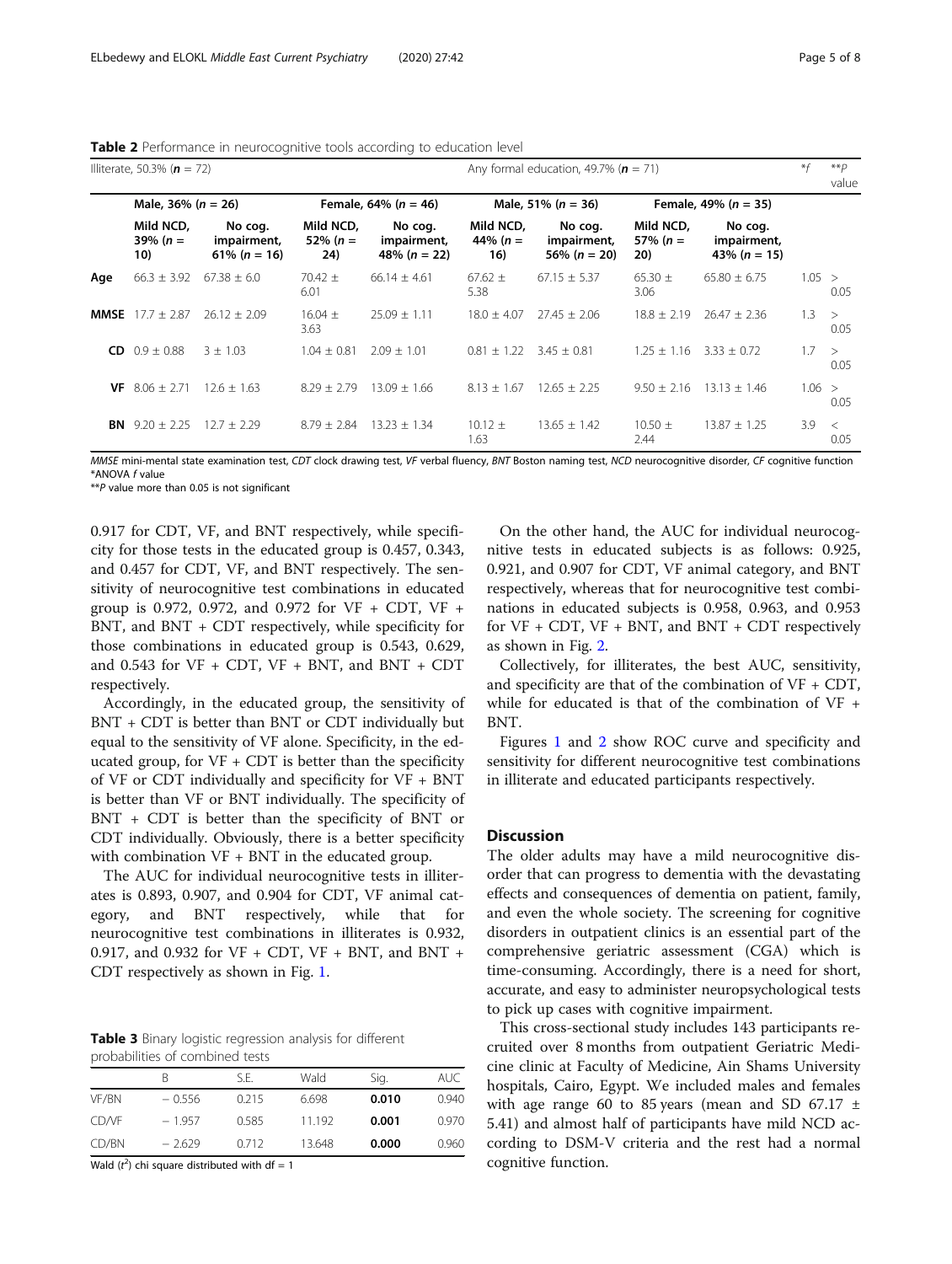| Combination    | Sensitivity                 | Specificity                  | Positive likelihood         | Negative likelihood    |  |  |  |
|----------------|-----------------------------|------------------------------|-----------------------------|------------------------|--|--|--|
| VF/BNT         | $0.91$ (CI, $0.84 - 0.96$ ) | $0.61$ (CI, 0.48-0.73)       | 2.37 (CI, 1.72-3.26)        | 7.43 (CI, 3.71-14.85)  |  |  |  |
| VF/CDT         | $0.90$ (CI, $0.83 - 0.95$ ) | $0.451$ (CI, $0.32 - 0.58$ ) | $1.65$ (Cl, $1.30 - 2.09$ ) | 4.86 (CI, 2.46-9.60)   |  |  |  |
| <b>CDT/BNT</b> | $0.98$ (CI, 0.94-0.99)      | $0.32$ (CI, 0.20-0.45)       | $1.46$ (Cl, $1.22 - 1.73$ ) | 13.29 (Cl, 4.30-22.29) |  |  |  |

<span id="page-5-0"></span>**Table 4** Validity of different combinations of neuropsychological test for all participants

CI confidence interval at 95%

The known verbal fluency animal category test (VF), Boston naming test (BNT) short form, and clock drawing test (CDT) are brief tests for cognitive screening and they are translated, adapted, and validated in the Arabic language. In the current study, we tested the diagnostic performance of different combinations of those tests in comparison to each individual test.

The area under the curve for any of the studied combination is better than any individual test in both educated and illiterate participants. Individual tests and test combinations have higher sensitivity and low specificity in both groups. It was also noted that the combination of VF and BNT has better sensitivity and specificity in the educated group, while that was better with VF/CDT in the illiterate group. In a study by de Noronha et al. to determine the influence of education on the performance of healthy adults on the CDT found that CDT was not strongly influenced by education in its application, except for illiterate individuals, who attained statistically significant lower scores [\[14](#page-7-0)]. Accordingly, it can be used clinically for screening cognitive deficits irrespective of education. The absence of difference among the groups exposed to formal education on comparison of performance on the CDT according to different educational levels suggests that the CDT can be used as a cognitive screening task even in patients with low education.

Ladeira et al. evaluated combining cognitive screening tests for the evaluation of mild cognitive impairment in the elderly. They examined cognitive function in 247 older adults in Brazil. Their results showed that neither test alone proved adequate for the correct separation of patients with mild cognitive impairment from healthy subjects and combining of the mini-mental state examination with the verbal fluency test and clock drawing test did not improve diagnostic accuracy, as compared

Table 5 Sensitivity and specificity according to education level

|                   | $(+)$ | VF    | <b>BN</b> | VF/CDT | VF/BNT | <b>BNT/CDT</b> |
|-------------------|-------|-------|-----------|--------|--------|----------------|
| <b>Illiterate</b> |       |       |           |        |        |                |
| Sensitivity       | 0.971 | 0.941 | 0.853     | 0.971  | 0.941  | 0.971          |
| Specificity       | 0.316 | 0.579 | 0.211     | 0.632  | 0.605  | 0.421          |
| l iterate         |       |       |           |        |        |                |
| Sensitivity       | 0.944 | 0.972 | 0.917     | 0.972  | 0.972  | 0.972          |
| Specificity       | 0.457 | 0.343 | 0.457     | 0.543  | 0.629  | 0.543          |
|                   |       |       |           |        |        |                |

to the mini-mental state examination alone, in the identification of patients with mild cognitive impairment or Alzheimer's disease. And they concluded that the data do not support the notion that the combination of test scores is better than the use of mini-mental state examination scores alone in the screening for Alzheimer's disease. In our study, we have not combined test score, we rather did a binary regression analysis generated 3 probabilities which then was used to generate AUC. We have not used MMSE in any of the combinations and our aim was also different in terms of finding short reliable and valid test to be easily used in an outpatient setting [[15](#page-7-0)].

In a recent study, Payton and colleagues investigated the extent to which combining cognitive markers increases the predictive value for future dementia when compared to individual markers. As part of the Swedish National Study on Aging and Care, they performed a neuropsychological assessment for 2357 participants (60 + years) without dementia, and found that category fluency was the strongest individual predictor of dementia 6 years before diagnosis [area under the curve  $(AUC)$  = .903]. The final model included tests of verbal fluency, episodic memory, and perceptual speed (AUC = .913); these three domains were found to be the most predictive across a range of different subgroups. They concluded that combining markers from different cognitive domains leads to increased accuracy in predicting future dementia 6 years later. Markers from the verbal fluency, episodic memory, and perceptual speed domains consistently showed high predictively across subgroups stratified by age, sex, education, apolipoprotein E  $\epsilon$ 4 status, and dementia type [[16](#page-7-0)].

As a cross-sectional study, we can prove our assumption regarding the use of those accessible neurocognitive tests in different combinations; however, the limitations of the study included the limited number of older adults included and the lack of follow-up and repeated assessment. From the current study, we can conclude that any

Table 6 AUC for single and combined tests in illiterate and literate participants

|  | CDT - | VF | BN 5 |  |       | VE/CDT VE/BNT BNT/CDT |  |
|--|-------|----|------|--|-------|-----------------------|--|
|  |       |    |      |  | 0917  | 0.932                 |  |
|  |       |    |      |  | 0.963 | 0953                  |  |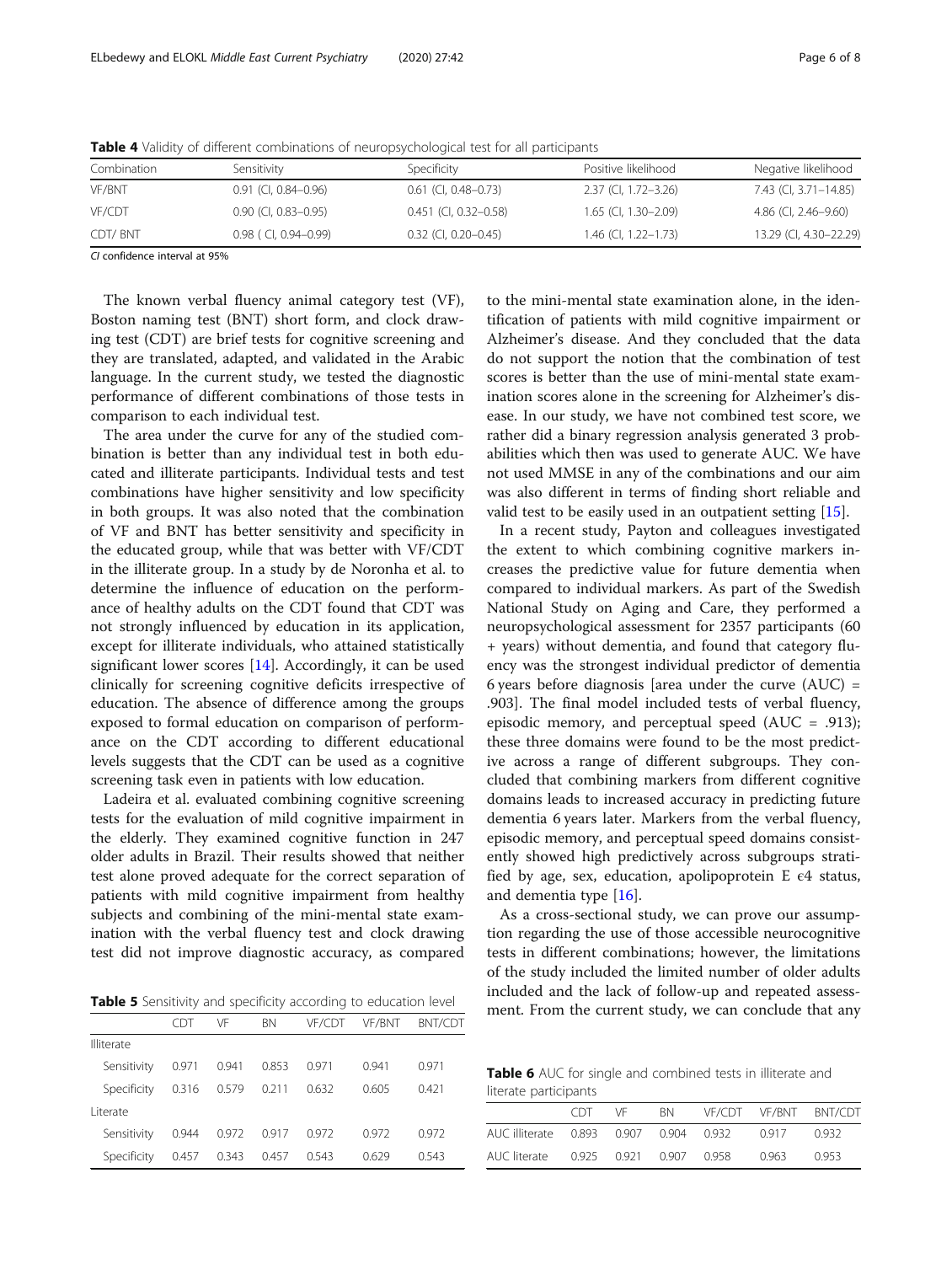<span id="page-6-0"></span>

of the studied combinations have better diagnostic accuracy (although small) than individual test whether in educated or illiterate older adults. So, despite the high performance of any of studied tests when used alone, it is better, whenever convenient, in busy outpatient clinics to use the best combination of the

studied neuropsychological tests according to education as combinations can improve detection of mild NCD and help to exclude participants without mild NCD. Such tests in combination can be administered in a few minutes and they are handy and easy to apply.